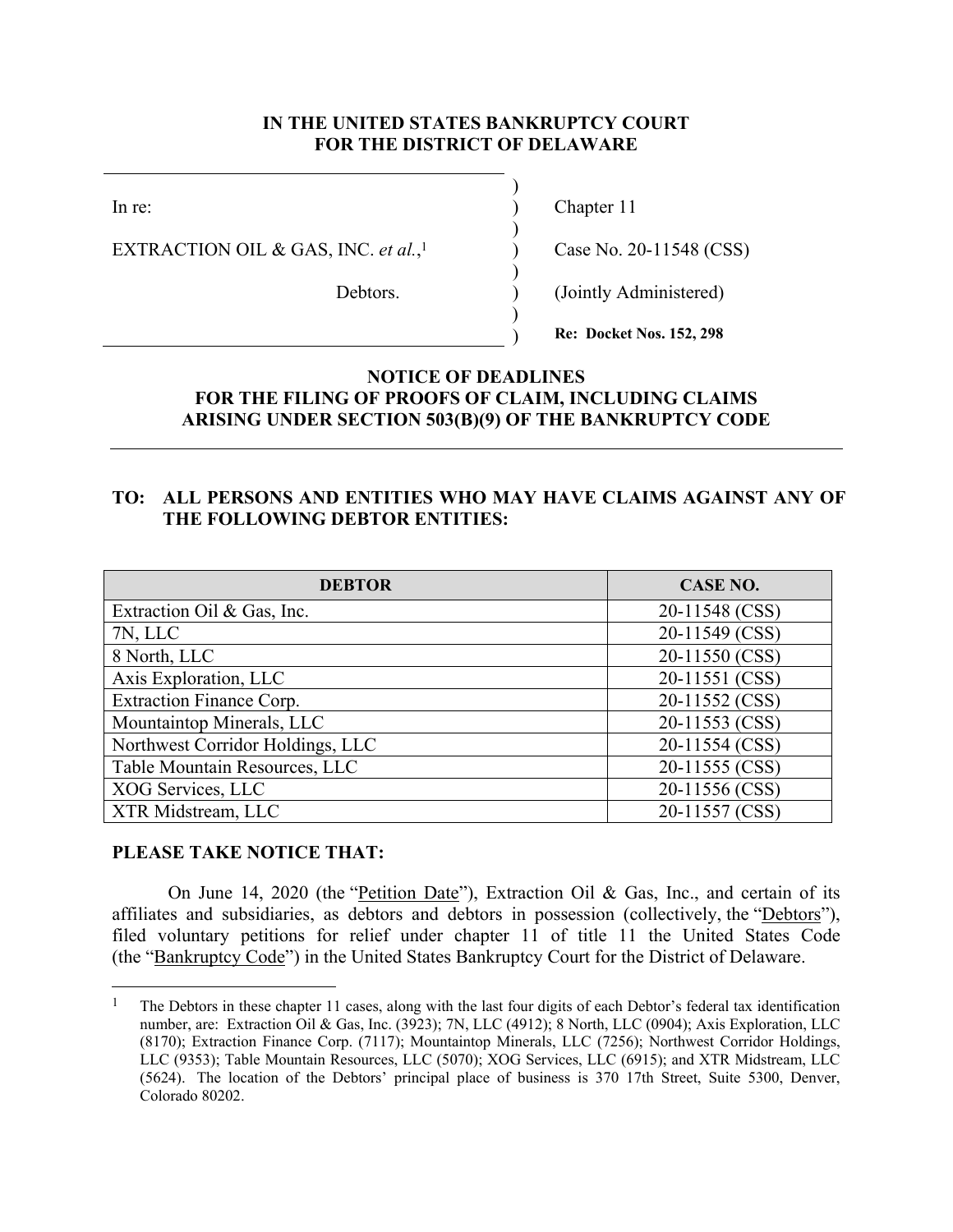On July 20, 2020, the Court entered an order [Docket No. 298] (the "Bar Date Order")<sup>2</sup> establishing certain dates by which parties holding prepetition claims against the Debtors must file proofs of claim ("Proofs of Claim"), including claims by governmental units, claims arising under section 503(b)(9) of the Bankruptcy Code, Amended Schedules Claims, and Rejection Damages Claims. For your convenience, enclosed with this notice (this "Notice") is a Proof of Claim form.

As used in this Notice, the term "entity" has the meaning given to it in section 101(15) of the Bankruptcy Code and includes all persons, estates, trusts, governmental units, and the Office of the United States Trustee for the District of Delaware. In addition, the terms "persons" and "governmental units" are defined in sections 101(41) and 101(27) of the Bankruptcy Code, respectively.

As used in this Notice, the term "claim" means, as to or against the Debtors and in accordance with section 101(5) of the Bankruptcy Code: (a) any right to payment, whether or not such right is reduced to judgment, liquidated, unliquidated, fixed, contingent, matured, unmatured, disputed, undisputed, legal, equitable, secured, or unsecured; or (b) any right to an equitable remedy for breach of performance if such breach gives rise to a right to payment, whether or not such right to an equitable remedy is reduced to judgment, fixed, contingent, matured, unmatured, disputed, undisputed, secured, or unsecured.

# **I. THE BAR DATES.**

 $\overline{a}$ 

The Bar Date Order establishes the following bar dates for filing Proofs of Claim in these chapter 11 cases (the "Bar Dates").

- a. *The Claims Bar Date*. Pursuant to the Bar Date Order, except as described below, all entities holding claims against the Debtors that arose or are deemed to have arisen prior to the commencement of these cases on the Petition Date, **including claims arising under section 503(b)(9) of the Bankruptcy Code, are required to file Proofs of Claim by the Claims Bar Date (***i.e.***, by 5:00 p.m., prevailing Eastern Time, on August 14, 2020)**. Except as otherwise set forth below, the Claims Bar Date applies to all types of claims against the Debtors that arose prior to the Petition Date, including secured claims, unsecured priority claims, and unsecured non-priority claims.
- b. *The Governmental Bar Date*. Pursuant to the Bar Date Order, **all governmental units holding claims against the Debtors that arose or are deemed to have arisen prior to the commencement of these cases on the Petition Date are required to file Proofs of Claim by the Governmental Bar Date (***i.e.***, by January 17, 2021, 5:00 p.m., prevailing Eastern Time)**. The Governmental

<sup>&</sup>lt;sup>2</sup> Capitalized terms used but not otherwise defined herein shall have the meanings ascribed to them in the Bar Date Order.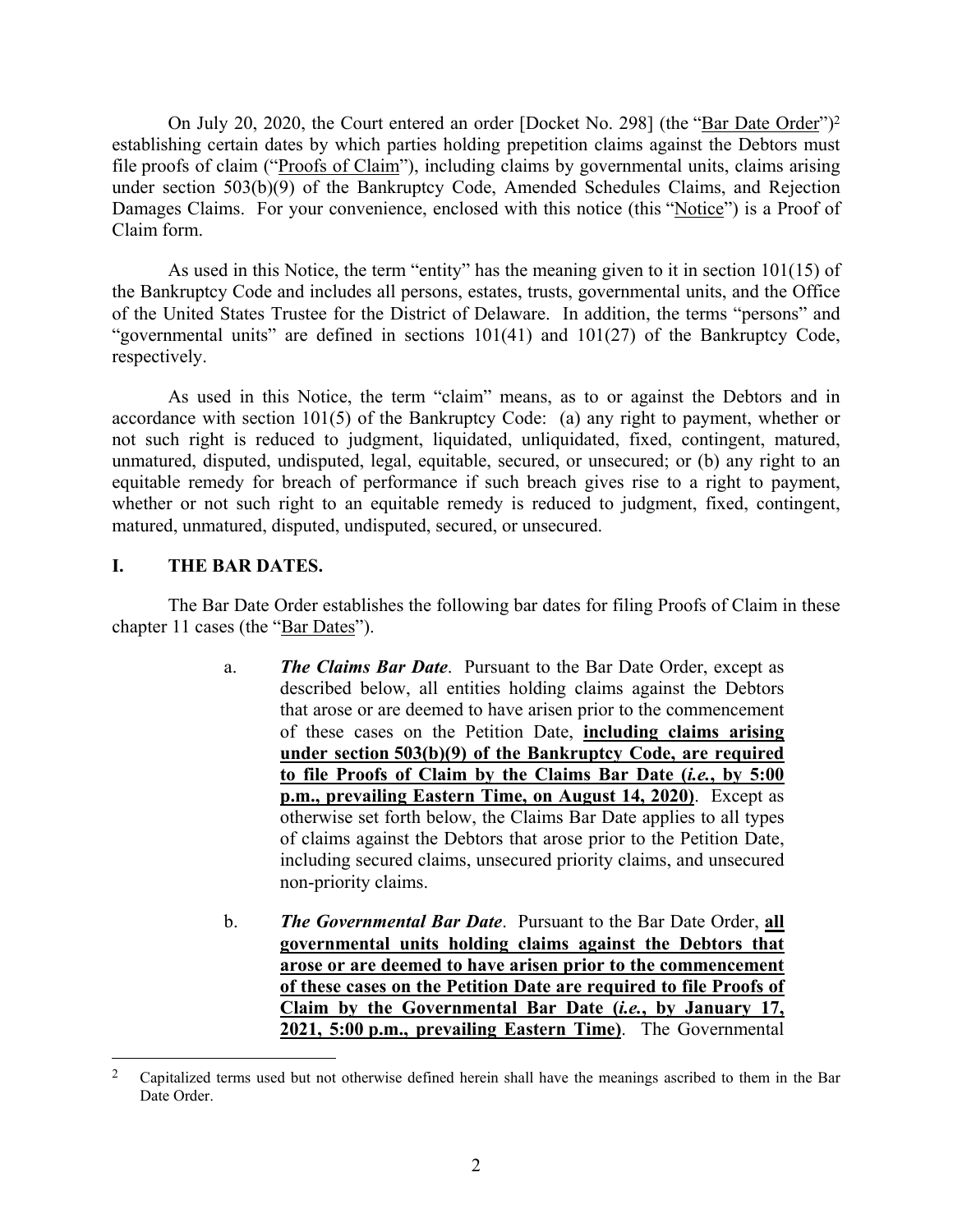Bar Date applies to all governmental units holding claims against the Debtors (whether secured, unsecured priority, or unsecured non-priority) that arose prior to the Petition Date, including, without limitation, governmental units with claims against the Debtors for unpaid taxes, whether such claims arise from prepetition tax years or periods or prepetition transactions to which the Debtors were a party.

- c. *The Amended Schedules Bar Date*. Pursuant to the Bar Date Order, all parties asserting claims against the Debtors' estates that are affected by an amendment or supplement to the Schedules **are required to file Proofs of Claim so that such Proofs of Claim are actually received by the Debtors' claims and noticing agent, Kurtzman Carson Consultants LLC ("KCC"), by the Amended Schedules Bar Date (***i.e.***, by the later of (i) the Claims Bar Date or the Governmental Bar Date, as applicable, and (ii) 5:00 p.m., prevailing Eastern Time, on the date that is twenty-one (21) days from the date on which the Debtors provide notice of such amendment or supplement)**.
- d. *The Rejection Damages Bar Date.* Pursuant to the Bar Date Order, all parties asserting claims against the Debtors' estates arising from the Debtors' rejection of an executory contract or unexpired lease **are required to file Proofs of Claim with respect to such rejection so that such Proofs of Claim are actually received by KCC by the Rejection Damages Bar Date (***i.e.***, by the later of (i) the Claims Bar Date or the Governmental Bar Date, as applicable, and (ii) 5:00 p.m., prevailing Eastern Time, on the date that is thirty (30) days following service of an order approving the rejection of any executory contract or unexpired lease of the Debtors; and (iii) any such other date that the Court may fix in the applicable order approving such rejection)**.

## **II. WHO MUST FILE A PROOF OF CLAIM.**

Except as otherwise set forth herein, the following entities holding claims against the Debtors that arose (or that are deemed to have arisen) prior to the Petition Date *must* file Proofs of Claim on or before the applicable Bar Date:

> a. any entity whose claim against a Debtor is not listed in the applicable Debtor's Schedules, or is listed in such Schedules as "contingent," "unliquidated," or "disputed" if such person or entity desires to participate in any of these chapter 11 cases or share in any distribution in any of these chapter 11 cases;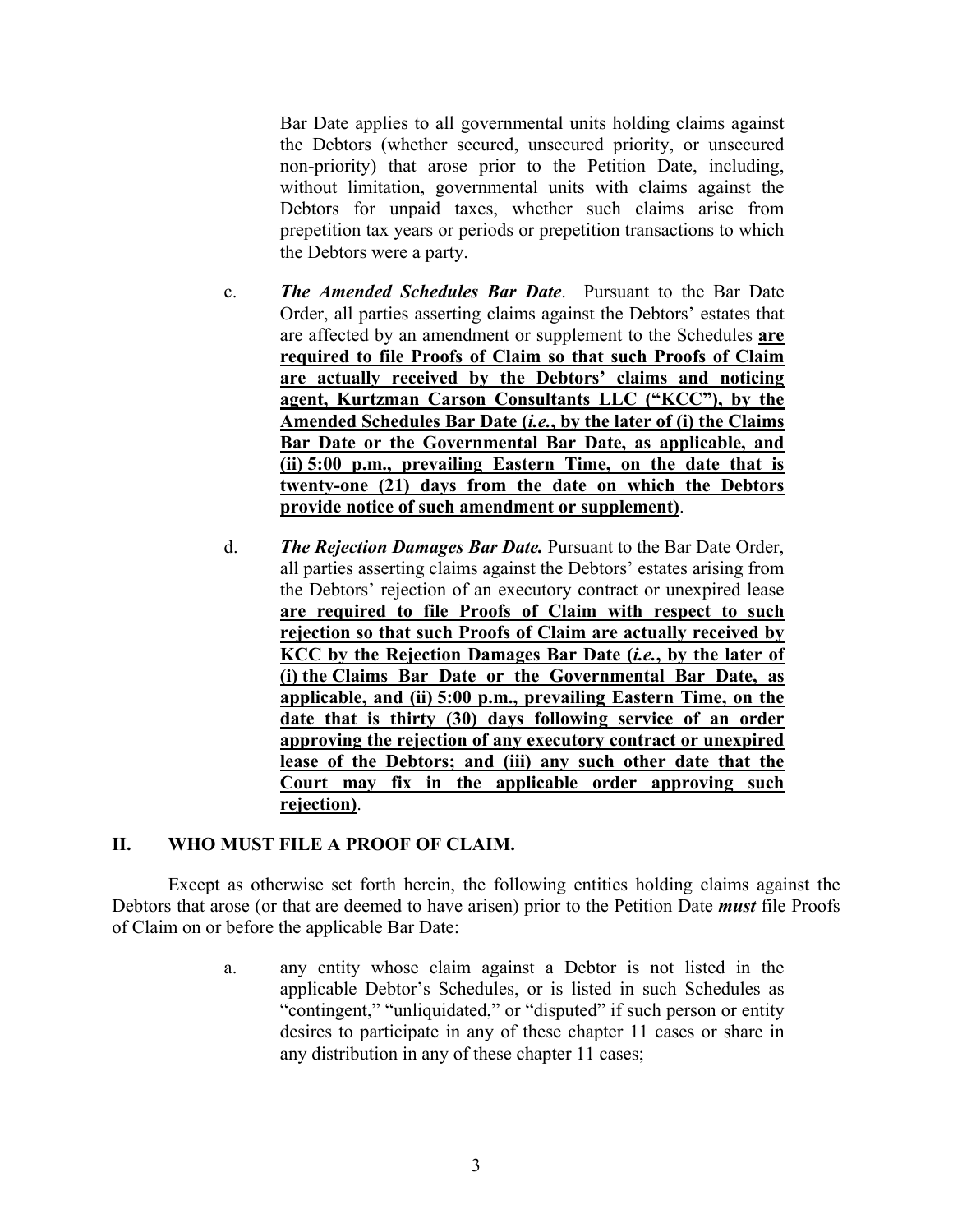- b. any entity that believes its claim is improperly classified in the Schedules or is listed in an incorrect amount and who desires to have its claim allowed in a different classification or amount other than that identified in the Schedules;
- c. any entity that believes its prepetition claim(s) as listed in the Schedules is not an obligation of the specific Debtor against which the claim is listed and that desires to have its claim allowed against a Debtor other than that identified in the Schedules;
- d. any former or present full-time, part-time, salaried, or hourly employee who believes that he or she has a claim related to any grievance to the extent such grievance arose on or prior to the Petition Date; and
- e. any entity that believes its claim against a Debtor is or may be entitled to priority under section 503(b)(9) of the Bankruptcy Code.

## **III. PARTIES WHO DO NOT NEED TO FILE PROOFS OF CLAIM.**

Certain parties are not required to file Proofs of Claim. The Court may, however, enter one or more separate orders at a later time requiring creditors to file Proofs of Claim for some kinds of the following claims and setting related deadlines. If the Court does enter such an order, you will receive notice of it. The following entities holding claims that would otherwise be subject to the Bar Dates need *not* file Proofs of Claims:

- a. the lenders under the Debtors' prepetition senior credit facility;
- b. any entity who already has filed a signed Proof of Claim against the respective Debtor(s) with the Clerk of the Court or with KCC in a form substantially similar to Official Form 410;
- c. any entity whose claim is listed on the Schedules if: (i) the claim is *not* scheduled as any of "disputed," "contingent," or "unliquidated;" (ii) such person or entity agrees with the amount, nature, and priority of the claim as set forth in the Schedules; and (iii) such person or entity does not dispute that its claim is an obligation only of the specific Debtor against which the claim is listed in the Schedules; *provided* that, upon filing the Schedules or as soon as reasonably practicable thereafter, the Debtors will make the Schedules available at http://www.kccllc.net/extractionog so that any entity may review the Schedules;
- d. any entity whose claim has previously been allowed by order of the Court;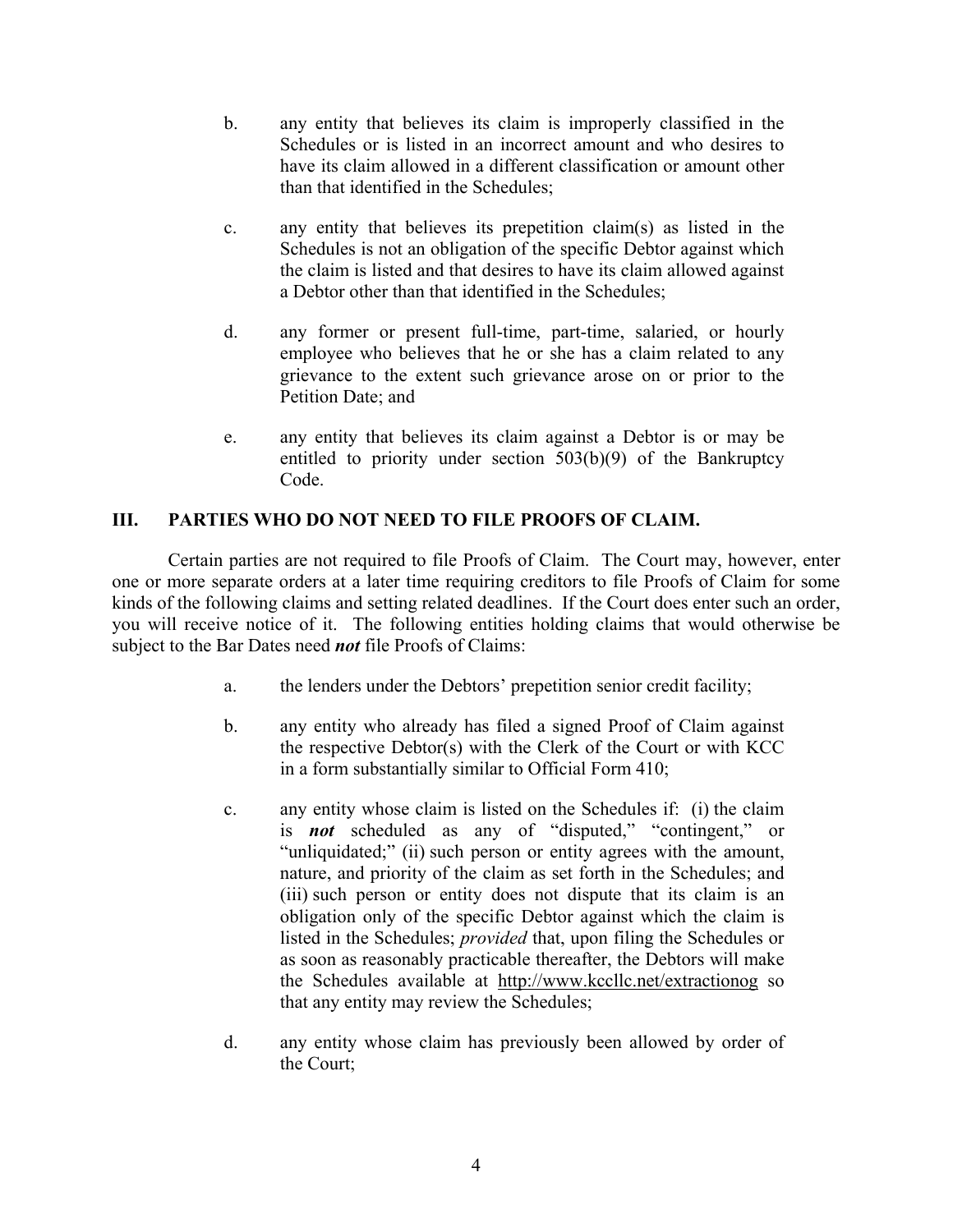- e. any entity whose claim has been paid in full by the Debtors pursuant to the Bankruptcy Code or in accordance with an order of the Court;
- f. any Debtor having a claim against another Debtor;
- g. any entity whose claim is solely against any of the Debtors' non-Debtor affiliates;
- h. any holder of an equity interest in the Debtors need not file a proof of interest with respect to the ownership of such equity interest at this time; *provided*, however, that any holder of an equity interest who wishes to assert a claim against the Debtors, including a claim relating to such equity interest or the purchase or sale of such interest, must file a Proof of Claim asserting such claim on or prior to the Claims Bar Date pursuant to procedures set forth herein;
- i. any current or former employee of the Debtors, if an order of this Court authorized the Debtors to honor such claim in the ordinary course of business as a wage, commission, benefit, health care claim, or severance; *provided* that an employee must submit a Proof of Claim by the Claims Bar Date for all other claims arising before the Petition Date, including claims for wrongful termination, discrimination, harassment, hostile work environment, and/or retaliation;
- j. any current or former officer, director, or employee of any Debtor for claims based on indemnification, contribution, or reimbursement;
- k. any entity holding a claim for which a separate deadline is fixed by the Court;
- l. administrative expense claims for postpetition fees and expenses of professionals retained in these chapter 11 cases allowable under section 330, 331, and 503(b) of the Bankruptcy Code; and
- m. any entity holding a claim allowable under sections 503(b) and 507(a)(2) of the Bankruptcy Code as an expense of administration, *provided* that any entity asserting a claim entitled to priority under section 503(b)(9) of the Bankruptcy Code must assert such claims by filing a request for payment or a Proof of Claim on or prior to the Claims Bar Date; and
- n. any holder of a claim that is for the repayment of principal, interest, or other applicable fees and charges (a "Note Claim") owed under any bond or note issued by the Debtors pursuant to an indenture (an "Indenture"), provided that if any indenture trustee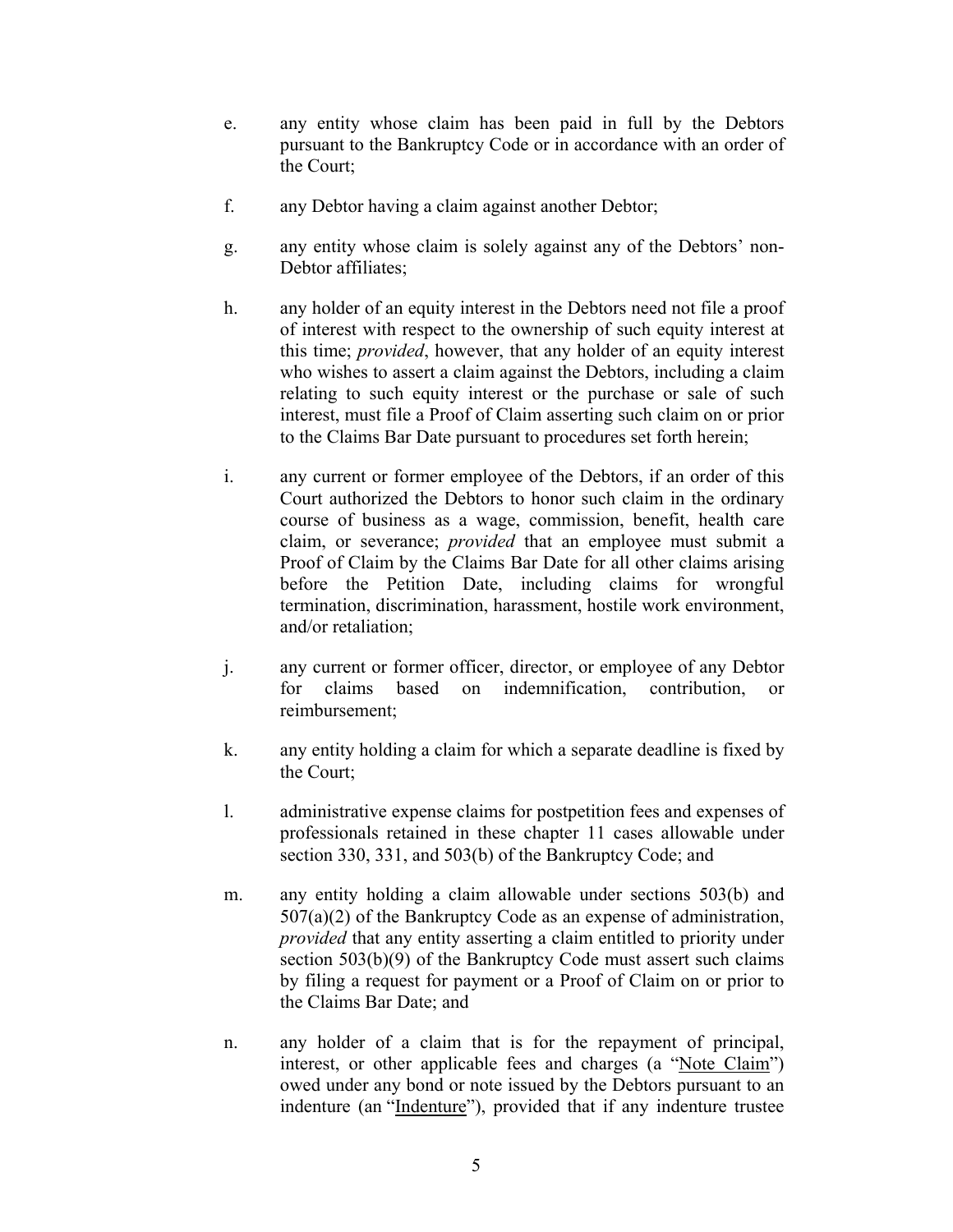(an "Indenture Trustee") under an Indenture files a proof of claim, such applicable Indenture Trustee shall be authorized to (i) file a single consolidated proof of claim with respect to all claims arising under the applicable Indenture that shall be deemed a valid proof of claim against each Debtor described in such proof of claim; and (ii) in lieu of attaching voluminous documentation, file with its proof of claim a summary of the applicable Indenture and other operative documents, on the condition that such documents will be made available by the Indenture Trustee upon a reasonable request from a party-in-interest. Any proof of claim filed by an individual holder of a Note Claim will be treated as duplicative of the applicable Note Claim unless such proof of claim is on account of something other than a claim arising under the applicable Indenture, provided, further, that an Indenture Trustee and the individual holders of Note Claims are required to file proofs of claim for any claim that does not arise under the applicable Indenture.

## **IV. INSTRUCTIONS FOR FILING PROOFS OF CLAIM.**

The following requirements shall apply with respect to filing and preparing each Proof of Claim:

- a. *Contents*. Each Proof of Claim must: (i) be written in English; (ii) include a claim amount denominated in United States dollars; (iii) conform substantially with the Proof of Claim Form provided by the Debtors or Official Form 410; and (iv) be signed by the claimant or by an authorized agent or legal representative of the claimant.
- b. *Section 503(b)(9) Claim*. Any Proof of Claim asserting a claim entitled to priority under section 503(b)(9) of the Bankruptcy Code must also: (i) include the value of the goods delivered to and received by the Debtors in the twenty (20) days prior to the Petition Date; (ii) attach any documentation identifying the particular invoices for which the 503(b)(9) claim is being asserted; and (iii) attach documentation of any reclamation demand made to the Debtors under section 546(c) of the Bankruptcy Code (if applicable).
- c. *Original Submissions Required*. Only *original* Proofs of Claim or claims filed electronically through the interface available at https://epoc.kccllc.net/extractionog may be deemed acceptable for purposes of claims administration. Copies of Proofs of Claim or Proofs of Claim sent by facsimile or electronic mail will not be accepted.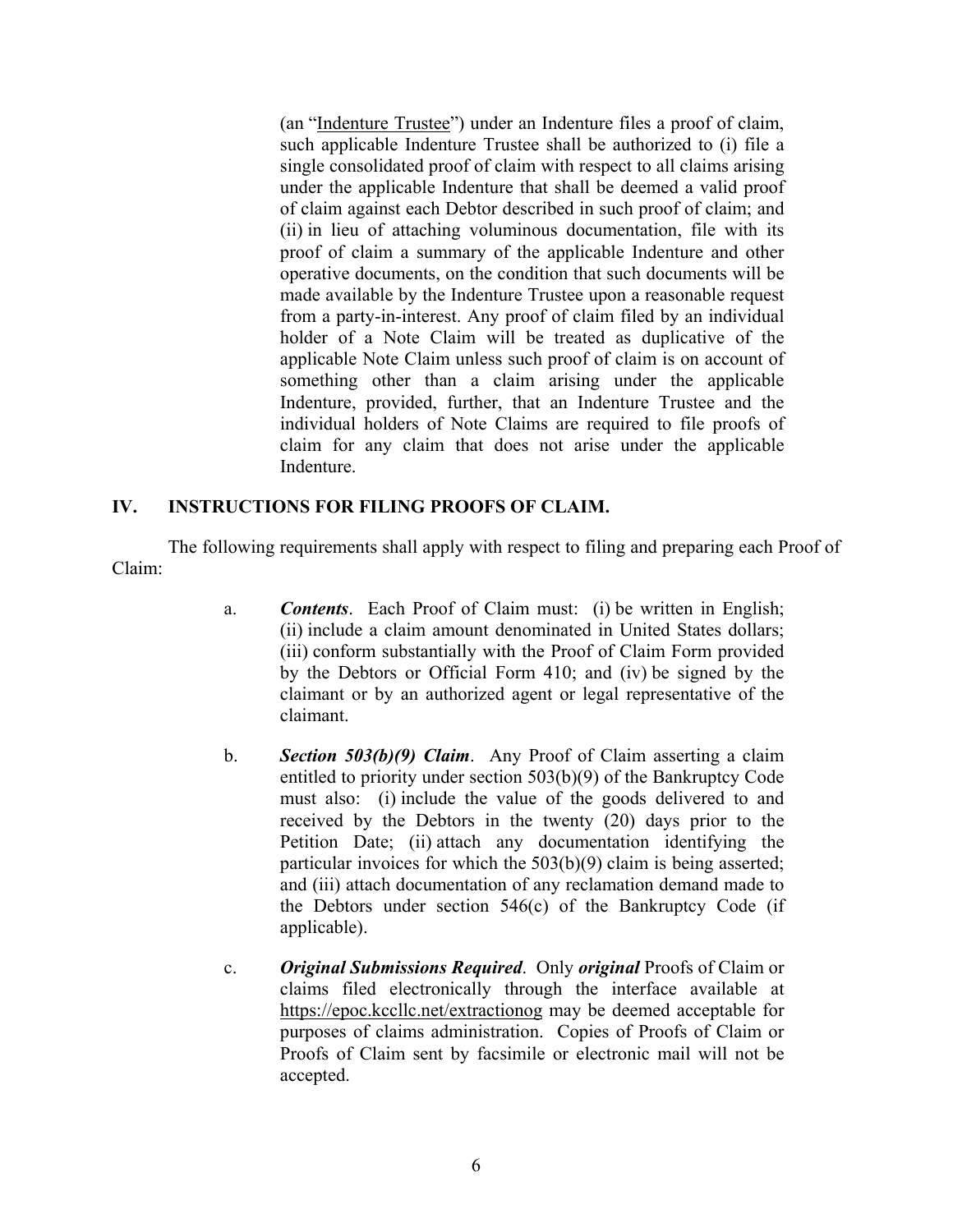- d. *Identification of the Debtor Entity*. Each Proof of Claim must clearly identify the Debtor against which a claim is asserted, including the individual Debtor's case number. A Proof of Claim filed under the joint administration case number (Case No. 20-11548 (CSS)) or otherwise without identifying a specific Debtor, will be deemed as filed only against Extraction Oil & Gas, Inc.
- e. *Claim Against Multiple Debtor Entities*. Unless otherwise ordered by the Court, each Proof of Claim must state a claim against *only one* Debtor and clearly indicate the Debtor against which the claim is asserted. To the extent more than one Debtor is listed on the Proof of Claim, such claim may be treated as if filed only against the first-listed Debtor.
- f. *Supporting Documentation*. Each Proof of Claim must include supporting documentation in accordance with Bankruptcy Rules  $3001(c)$  and (d) or an explanation as to why such documentation is not available.
- g. *Timely Service*. Each Proof of Claim must be filed, including supporting documentation, so as to be *actually received* by KCC on or before the Claims Bar Date or the Governmental Bar Date (or, where applicable, on or before any other bar date as set forth herein or by order of the Court) either: (i) electronically through the interface available at https://epoc.kccllc.net/extractionog or (ii) by first class U.S. mail, by overnight U.S. mail, or other hand delivery system at the following address:

Extraction Oil & Gas Claims Processing Center c/o KCC 222 N. Pacific Coast Highway, Suite 300 El Segundo, CA 90245 T: (866) 571-1791

#### **PROOFS OF CLAIM SUBMITTED BY FACSIMILE OR ELECTRONIC MAIL WILL NOT BE ACCEPTED.**

h. *Receipt of Service*. Claimants wishing to receive acknowledgment that their Proofs of Claim were received by KCC must submit (i) a copy of the Proof of Claim Form (in addition to the original Proof of Claim Form sent to KCC) and (ii) a self-addressed, stamped envelope to KCC.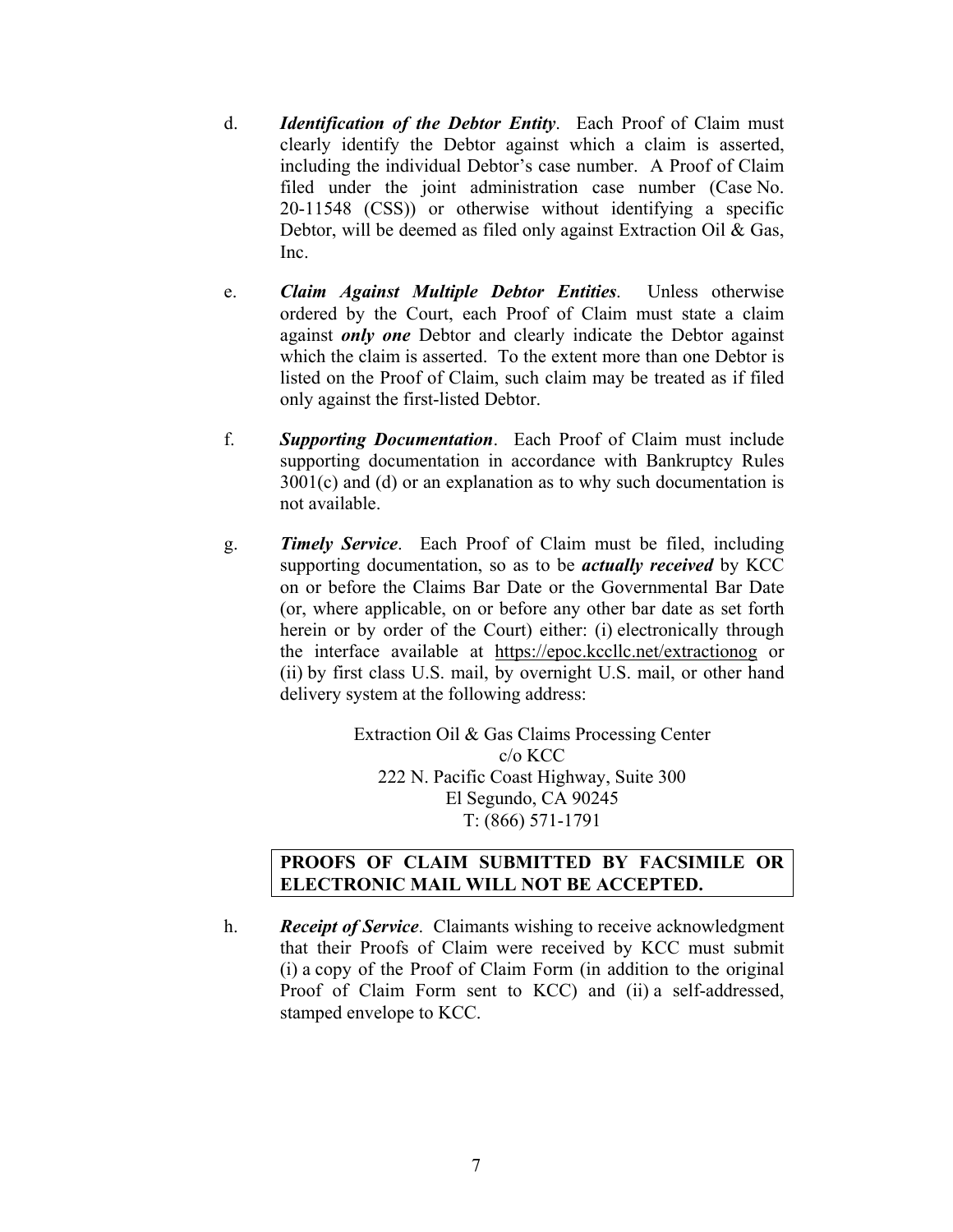#### **V. CONSEQUENCES OF FAILING TO TIMELY FILE YOUR PROOF OF CLAIM.**

Pursuant to the Bar Date Order and Bankruptcy Rule  $3003(c)(2)$ , if you or any entity that is required to file a Proof of Claim in these Chapter 11 Cases pursuant to the Bankruptcy Code, the Bankruptcy Rules, or the Bar Date Order with respect to a particular claim against the Debtors but fail to do so properly by the applicable Bar Date, then you or any such entity shall not be treated as a creditor with respect to such claim for any purpose of voting or distribution.

#### **VI. AMENDMENTS TO THE DEBTORS' SCHEDULES.**

If, subsequent to the date of this Notice, the Debtors amend or supplement their Schedules to reduce the undisputed, noncontingent, and liquidated amount of a claim listed in the Schedules, to change the nature or classification of a claim against the Debtors reflected in the Schedules, or to add a new claim to the Schedules, the affected creditor is required to file a Proof of Claim or amend any previously filed Proof of Claim in respect of the amended scheduled claim on or before the later of: (a) the Claims Bar Date or the Governmental Bar Date, as applicable to such claim; and (b) 5:00 p.m., prevailing Eastern Time, on the date that is twentyone (21) days after the date that on which the Debtors provide notice of the amendment to the Schedules (or another time period as may be fixed by the Court) as the date by which claimants holding claims affected by the amendment must file Proofs of Claim with respect to such claim (any such date, an "Amended Schedules Bar Date").

#### **VII. RESERVATION OF RIGHTS.**

Nothing contained in this Notice is intended to or should be construed as a waiver of the Debtors' right to: (a) dispute, or assert offsets or defenses against, any filed claim or any claim listed or reflected in the Schedules as to the nature, amount, liability, or classification thereof; (b) subsequently designate any scheduled claim as disputed, contingent, or unliquidated; and (c) otherwise amend or supplement the Schedules.

#### **VIII. THE DEBTORS' SCHEDULES AND ACCESS THERETO.**

You may be listed as the holder of a claim against one or more of the Debtor entities in the Debtors' Schedules. As described above, if you agree with the nature, amount, and status of your claim as listed in the Debtors' Schedules, and if you do not dispute that your claim is only against the Debtor entity specified by the Debtors, and if your claim is not described as "disputed," "contingent," or "unliquidated," you need *not* file a Proof of Claim. Otherwise, or if you decide to file a Proof of Claim, you must do so before the applicable Bar Date in accordance with the procedures set forth in this Notice.

## **IX. ADDITIONAL INFORMATION.**

Copies of the Debtors' Schedules, the Bar Date Order, and other information regarding these chapter 11 cases are available for inspection free of charge on KKC's website at http://www.kccllc.net/extractionog. The Schedules and other filings in these chapter 11 cases also are available for a fee at the Court's website at http://www.deb.uscourts.gov. A login identification and password to the Court's Public Access to Court Electronic Records ("PACER") are required to access this information and can be obtained through the PACER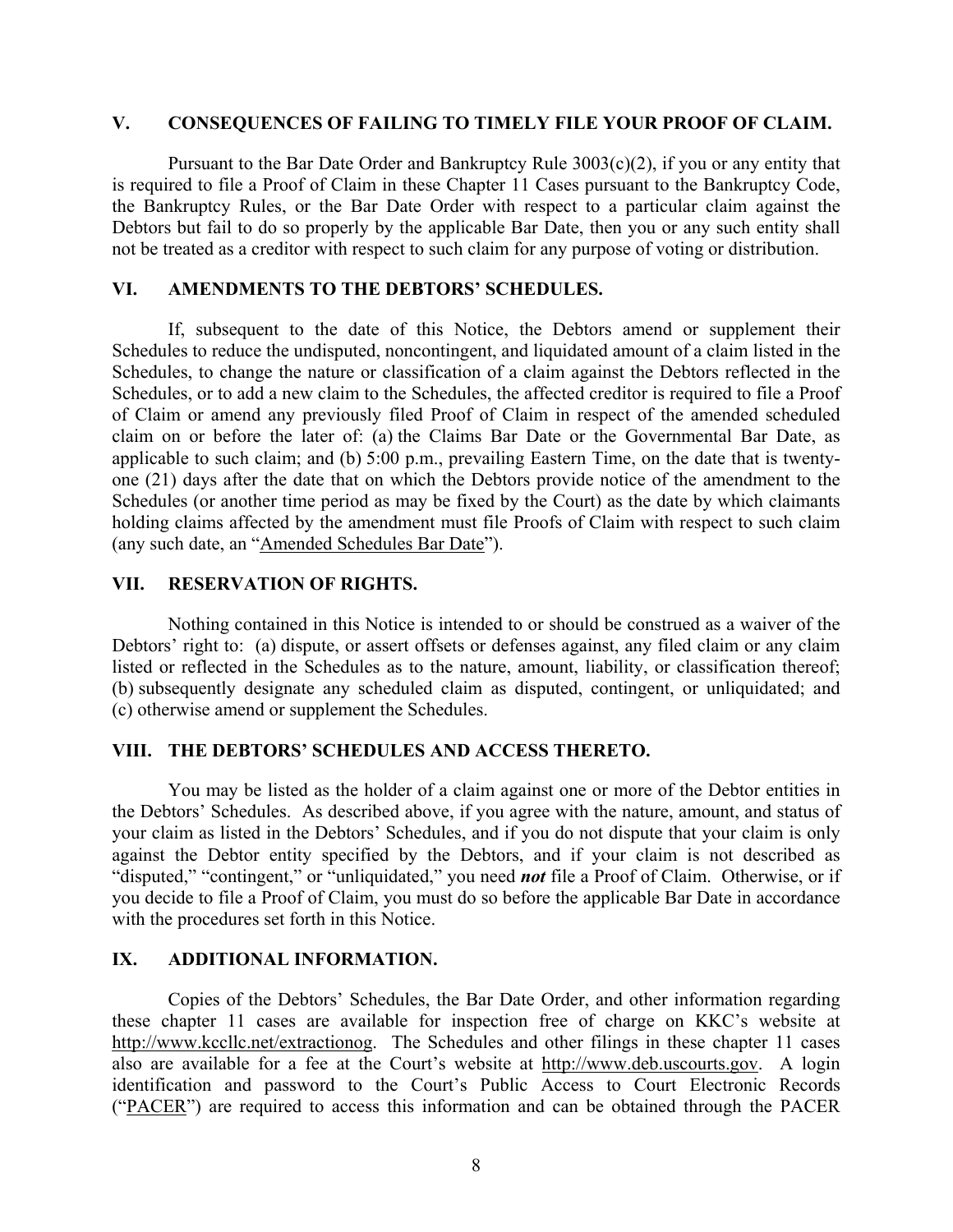Service Center at http://www.pacer.psc.uscourts.gov. Copies of the Schedules and other documents filed in these cases also may be examined between the hours of 9:00 a.m. and 4:30 p.m., prevailing Eastern Time, Monday through Friday, at the office of the Clerk of the Bankruptcy Court, United States Bankruptcy Court for the District of Delaware, 824 Market Street, 3rd Floor, Wilmington, Delaware 19801.

If you require additional information regarding the filing of a Proof of Claim, you may contact the Debtors' claims agent, KCC, directly by writing to: Extraction Oil & Gas Claims Processing Center c/o KCC, 222 N. Pacific Coast Highway, Suite 300, El Segundo, CA 90245, or contact the Debtors' restructuring hotline at: (866) 571-1791 (U.S./Canada) or (781) 575-2049 (International).

## **A HOLDER OF A POSSIBLE CLAIM AGAINST THE DEBTORS SHOULD CONSULT AN ATTORNEY REGARDING ANY MATTERS NOT COVERED BY THIS NOTICE, SUCH AS WHETHER THE HOLDER SHOULD FILE A PROOF OF CLAIM.**

[*Remainder of page left intentionally blank*]